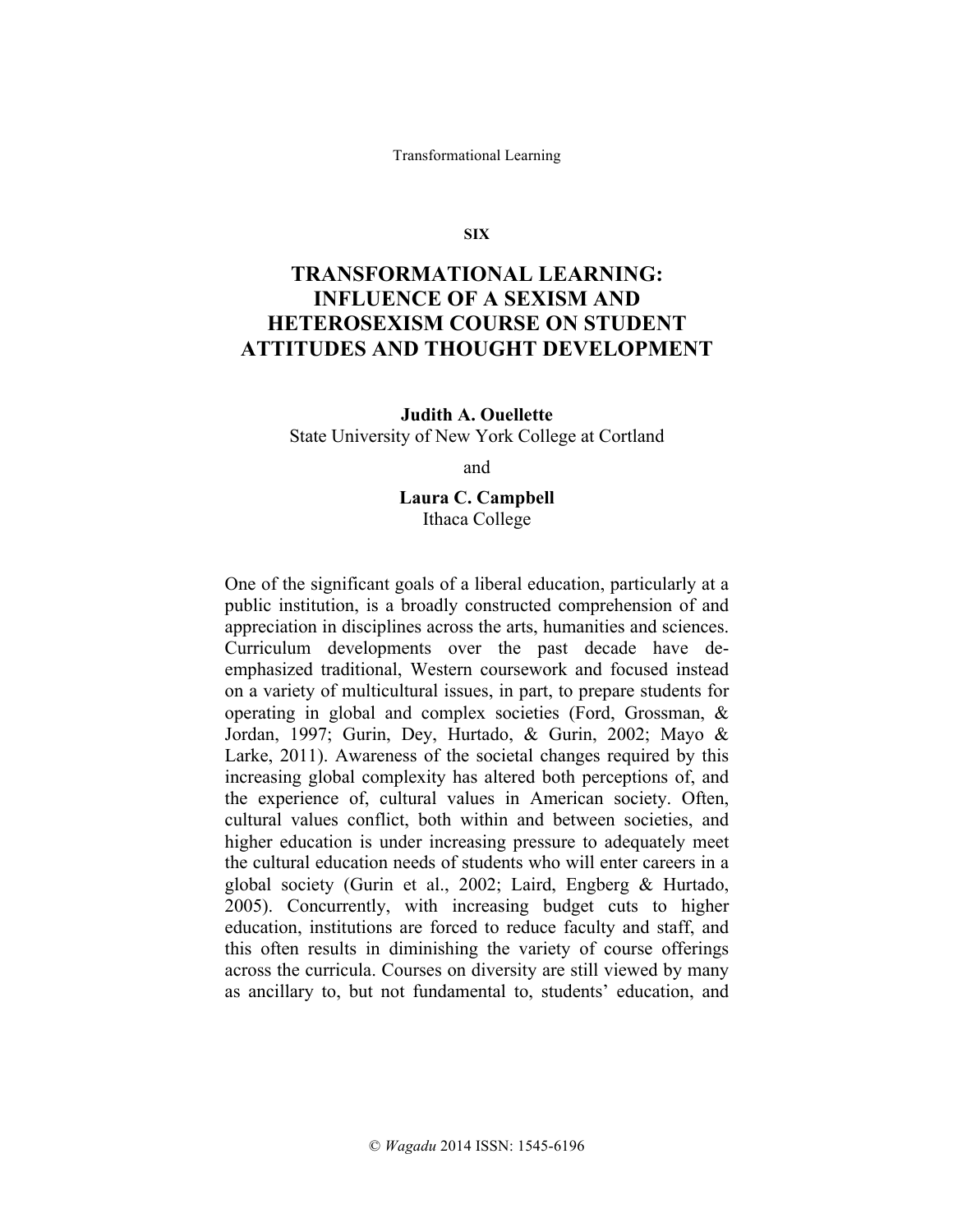educators are constantly challenged to provide evidence that such courses provide value that extends beyond the appearance of simply providing diverse educational experiences (Gurin et al., 2002).

Compared to the wide availability of prejudice and discrimination or multicultural/diversity courses on college campuses, little empirical evidence exists to suggest that student beliefs change due to taking courses which challenge underlying notions of power and privilege –specifically courses related to issues of sexual orientation. A study by Iyriboz and Carter (1986) revealed changes in attitudes toward homosexuals, but not abortion or sexual variance after a class on human sexuality. Evidence of the effectiveness of a single panel or workshop on attitudes toward homosexuals has been mixed; some studies report panels and workshops lead to positive attitude change (Anderson, 1981; Nelson & Krieger, 1997), while other studies reveal panels to be ineffective at generating attitude change (Chng & Moore, 1991). Although Anderson (1981) found change in attitudes toward homosexuals, no change was found in more global social attitudes such as social distance. Other studies have investigated the inclusion of a brief focus within a course on attitudes toward homosexuals through the use of units or adjunctive materials with only slight success (Ford et al, 1997; Mahoney & Schamber, 2004).

More recent research provides some evidence that students who received a psychology course with diversity content had less prejudiced views compared to students who received a psychology course without diversity content; specifically post-course student attitudes on racism and classism were more positive but there were no changes in students' sexist, ageist or heterosexist views (Hussey, Fleck, & Warner, 2010). Similarly, a study by Pettijohn and Walzer (2008) revealed a reduction of prejudice for students who completed a psychology of prejudice class compared to an introductory psychology class. Still, little empirical evidence exists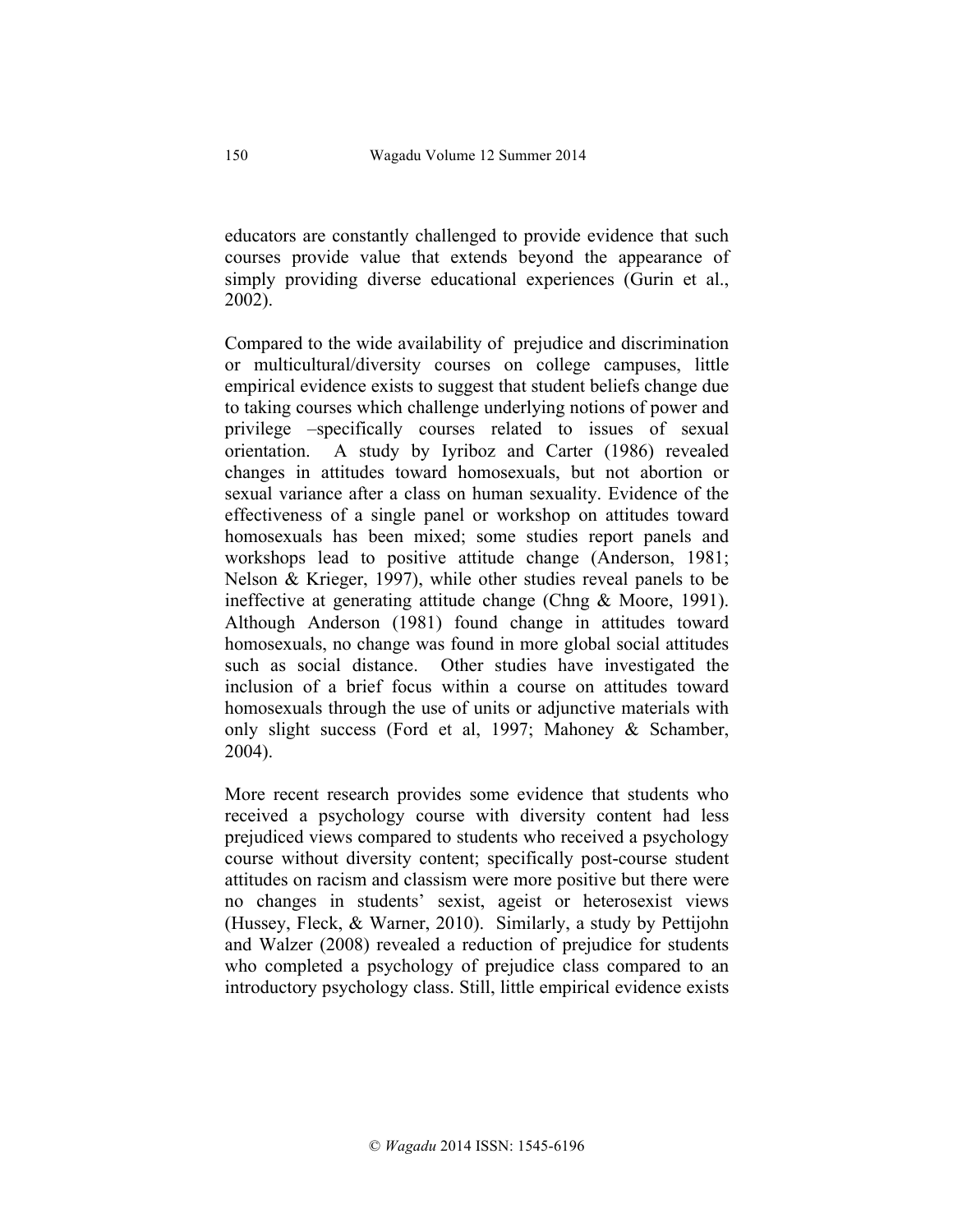regarding changes in beliefs and attitudes for students who complete a course specifically focused on the topics related to prejudice and discrimination toward homosexuals and women.

## **The Current Study**

This study investigated potential changes in attitudes for students in a course specifically focused on prejudice and discrimination toward homosexuals and women (target group) compared to students not exposed to this type of content (control group). Attitudes towards gays and lesbians, modern sexism, feelings of social dominance and anti-obese attitudes were assessed pre and post course. In addition, qualitative responses of students' personal reflections in the target group were examined to assess the stages of students' thought development.

# **Hypotheses**

It was hypothesized that the target group would have significant positive changes in their attitudes towards gays, lesbians, modern sexism, and lower feelings of social dominance after completion of the course, compared to the control groups whose attitudes are not expected to change. Attitudes toward obese people were not expected to change for either group since there was no material related to this topic in the target group course. The measurement of this attitude was a control measure to assess whether potential positive changes in the target group responses were just an indication of students becoming generally more accepting of anyone different, rather than specific attitude changes expected based on the course content.

Although research suggests that males will report greater prejudice toward gays and lesbians than females will (Herek, 1988; LaMar & Kite, 1998), gender differences were not a primary target of interest because of the low number of males in the target group; however, we did include gender in our initial analysis. Finally, a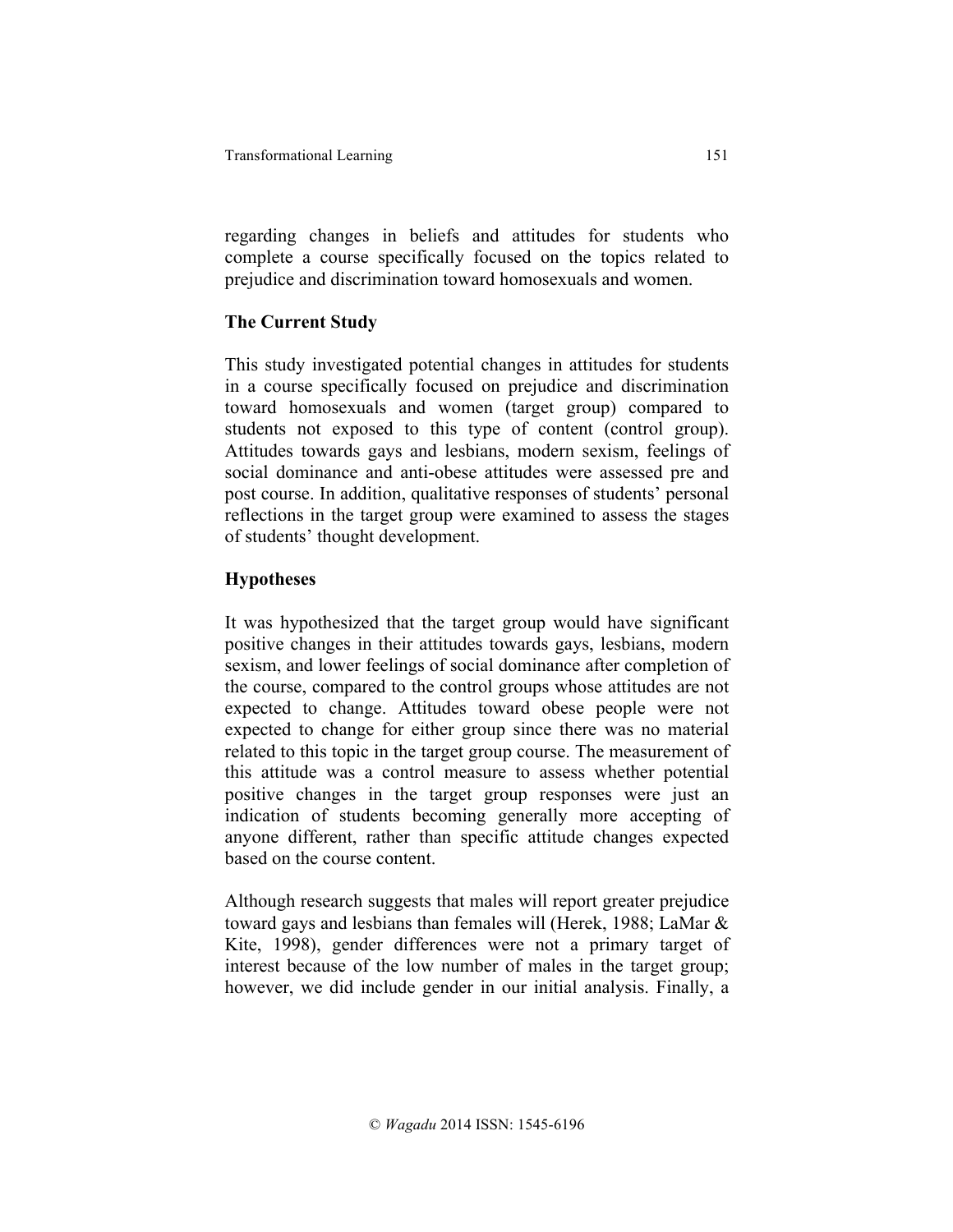phenomenological, qualitative review of student thought development was assessed by examining the personal reflections of students in the target group.<sup>1</sup> Using Perry's (1970) nine-stage process theory of intellectual and ethical development of college students as a guide we devised a coding scheme of student thoughts for this study. Although we hypothesized the target course would impact student thought development we did not have a priori predictions with regard to specific developmental trajectories.

#### **Method**

#### **Participants**

This study consisted of college students from two courses at a small liberal arts college in the Northeast. The target group consisted of first-semester, first-year students, who were undeclared majors (i.e., pre-majors) enrolled in general education course designed to inform students about issues and concepts regarding prejudice and discrimination toward homosexuals and women.<sup>2</sup> The control group consisted of sophomores, juniors, and seniors enrolled in a statistical methods for the behavioral sciences course which contained no material regarding prejudice and discrimination. All students read and signed an informed consent and were free to refuse to answer any survey at any time.

A total of 45 students completed both pre and post-course assessments which occurred on the first and last day the 15-week semester. The final sample consisted of 19 students in the target group and 26 in the control group (two students from the target group were unable to complete the post-assessment).

Because of the sensitive nature of the survey, students' identity was kept anonymous by collecting only minimal demographic information. Students created their own 6 digit code and used this code on both the pre and post tests. Thus, ensuring participants felt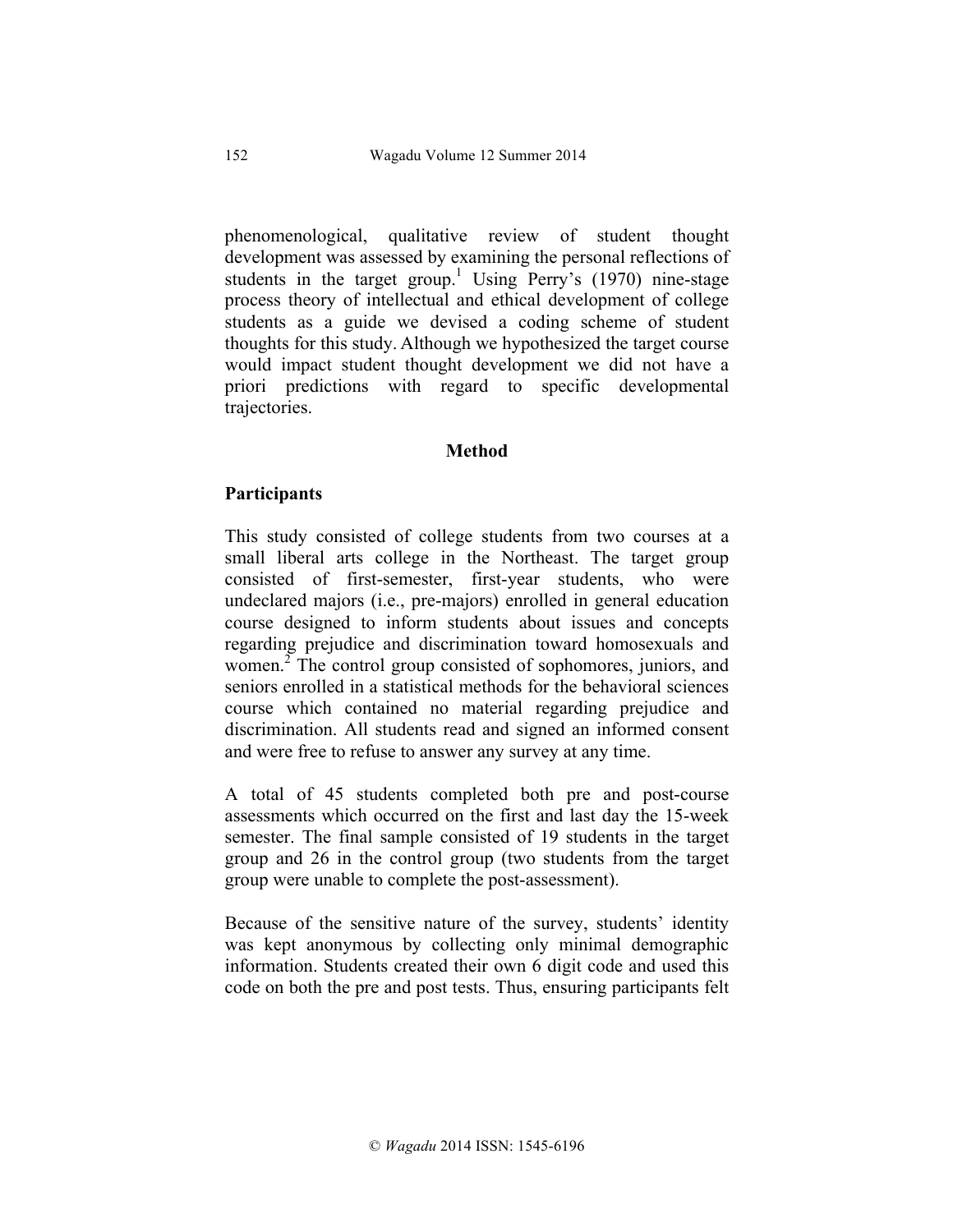they could not be identified. Information on age and race/ethnicity was not collected because it was expected that there would be little variation and this information could leave the few underrepresented students feeling identifiable (almost all the students were Caucasian and between the ages of 18 and 21). The final sample then consisted of 16 males and 29 female students who were single and heterosexual, with the exception of one student who identified as bisexual.

## **Materials and Procedure**

Students' attitudes toward gays and lesbians, modern sexist beliefs, their dislike for obese people, and social dominance were assessed on the first and last days of a 15-week course. Both courses were taught by the same female instructor, occurred on the same days of the week and over the same 15-week semester. Students participated for extra credit. Their responses were anonymous and the complete purpose of the survey was not disclosed until postcourse assessments were collected.

 **Attitudes toward gays and lesbians***.* Students' attitudes towards gays (ATG) and lesbians (ATL) were assessed by the 20 item Attitudes toward Gays and Lesbians Scale (ATGL; Herek 1984). Of these 20 items, 10 assess attitudes toward gay men (ATG) and 10 assess attitudes towards lesbians (ATL). Example items include questions such as: "Lesbians just can't fit into our society", and "Male homosexuality is a perversion". Each statement was followed by a 7-point scale from 0 (strongly disagree) to 6 (strongly agree), in which higher scores indicated more negative attitudes. The 10 items assessing ATG were combined and the average was computed as an index of ATG and were reliable across both assessment periods ( $\alpha_{T1}$  = .94 and  $\alpha_{T2}$  = .93). The 10 items assessing ATL were combined and the average was computed as an index of ATL and were reliable across both assessment periods ( $\alpha_{T1}$  = .89 and  $\alpha_{T2}$  = .88).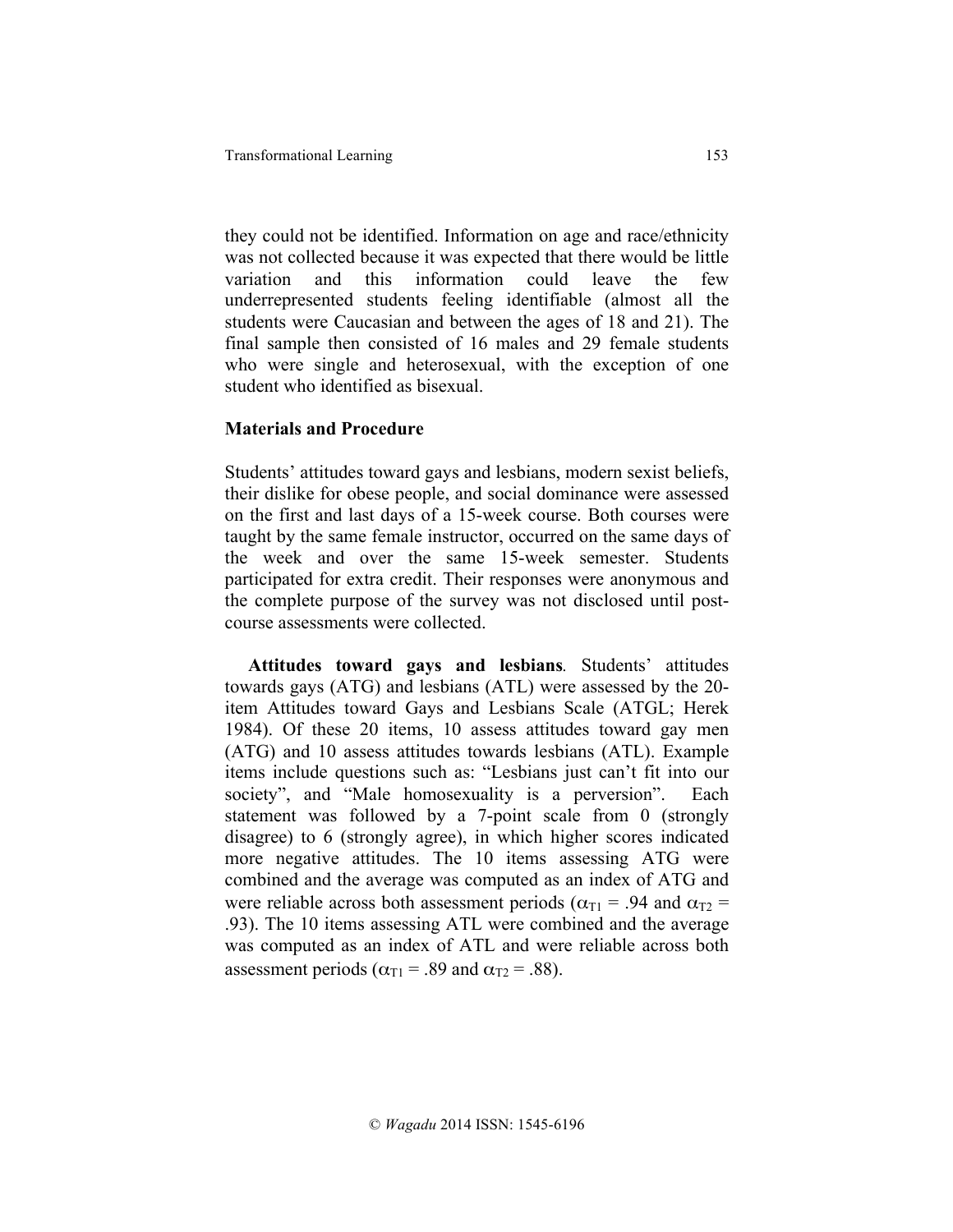**Anti-obese attitudes**. Dislike of obese people was assessed by using the 8-item Dislike subscale of the Anti-Fat scale (ATF: Crandall, 1994). Example items include questions such as: "I have a hard time taking fat people seriously" and "Fat people make me feel somewhat uncomfortable." Each statement was followed by a 7-point scale from 0 (strongly disagree) to 6 (strongly agree), in which higher scores indicated more negative attitudes toward obese people. The 8 items assessing ATF were combined and the average was computed as an index of ATF and were less reliable across both assessment periods ( $\alpha_{T1}$  = .73 and  $\alpha_{T2}$  = .65). Thus, any results using this scale should be interpreted with caution.

 **Modern Sexism**. Modern sexism was assessed using the 8-item Modern Sexism Scale (MSS; Swim, Aikin, Hall, & Hunter, 1995). Examples include questions such as: "Discrimination against women is no longer a problem in the United States" and "It is rare to see a woman treated in a sexist manner on television." Each statement was followed by a 7-point scale from 0 (strongly disagree) to 6 (strongly agree), in which higher scores indicate greater feelings of modern sexism. One item was inadvertently left off the scale, so the remaining 7 items assessing MSS were combined and the average was computed as an index of MSS and were fairly reliable across both assessment periods ( $\alpha_{\text{T1}}$  = .70 and  $\alpha_{T2} = .77$ ).

 **Social dominance**. Social dominance assesses how people view and evaluate members of subordinate groups. Social Dominance was assessed by the 17-item Social Dominance Orientation Scale (SDO; Pratto, Sidanius, Stallworth, & Malle, 1994). Examples include questions such as: "Sometimes other groups must be kept in their place" and "Some groups of people are simply inferior to other groups." Each statement was followed by a 7-point scale from 0 (strongly disagree) to 6 (strongly agree), in which higher scores indicate greater feelings of social dominance. The 17 items assessing SDO were combined and the average was computed as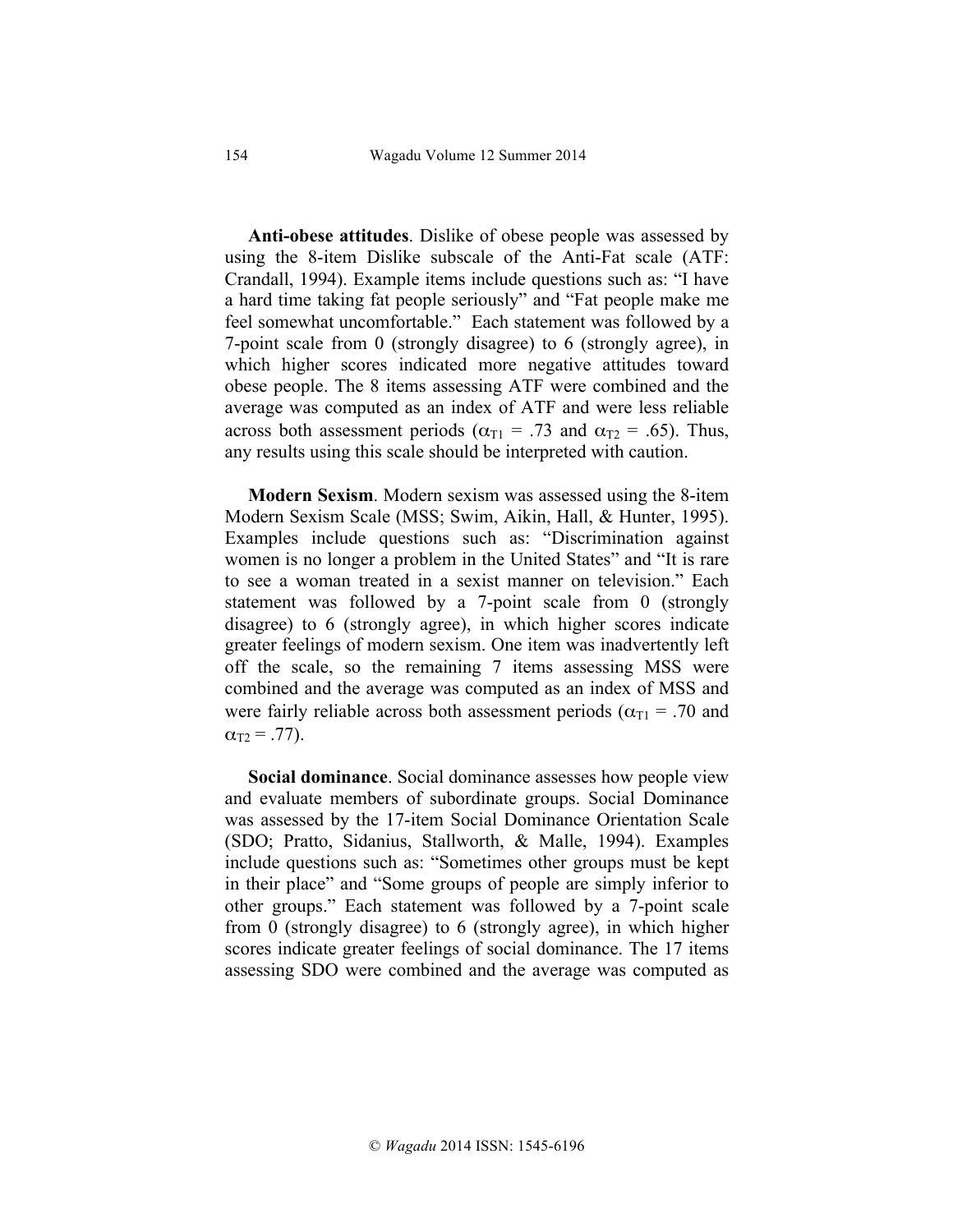an index of SDO and were reliable across both assessment periods  $(\alpha_{T1} = .92 \text{ and } \alpha_{T2} = .90).$ 

 **Personal Reflections.** Personal reflections were gathered from students in the target group only and were part of a typical assignment given in this course. On the first day of the course students were asked to take a few minutes and write on the first page of their note books "what do you think this class will be like?" They were then told they would revisit that question later in the course. At the end of the semester, students were given the personal reflections as an out of class assignment and were told the following instructions: "Please look back at what you wrote in your notebook on the first day of class. Consider what you thought and how you felt about the topics in this course and then consider what you think and feel now. Describe your journey as detailed or general as you would like. Do not put any identifying information on your reflection paper. Type your paper. The assignment is worth 10 points no matter what you write." These reflections were then collected by a student peer during the last day of class, who recorded 10 points for each student who completed the assignment (the peer did not read the reports but only noted that the student provided some type of writing). The peer then sealed these in an envelope and took them to the department assistant to hold until official grades were posted (this is the same procedure used to collect course teacher evaluations at this institution). Both researchers independently coded the highest stage of thought development reached for each reflection paper to establish interrater agreement. There was a 94% agreement rate, and differences were resolved by discussion.

 **Course Content and Structure.** The target course was a lower-level undergraduate course that focused on the integration of sexism and heterosexism from an interdisciplinary perspective. The curriculum was divided into four major content areas: introduction and overview of basic concepts, individual sexism/heterosexism, organizational and societal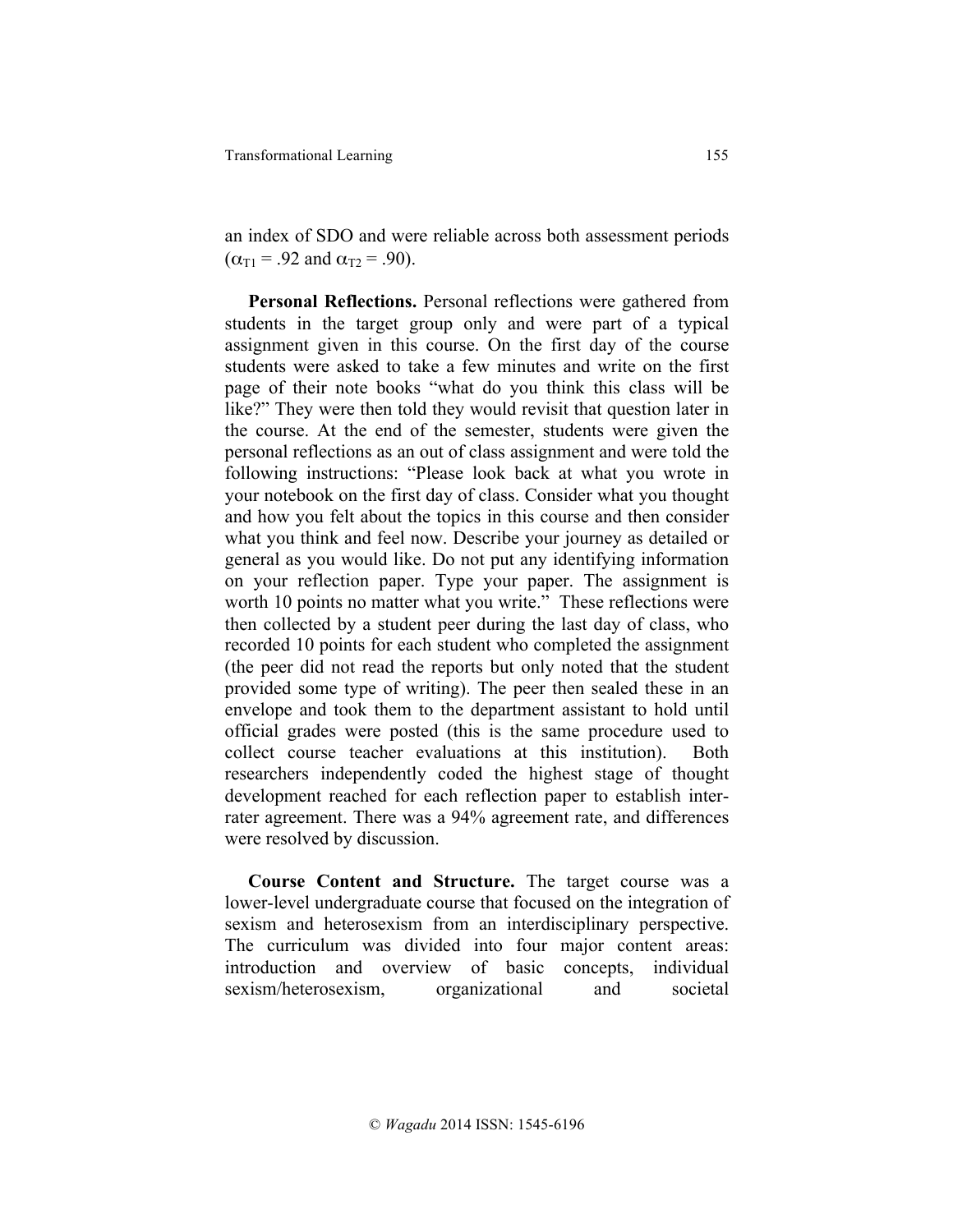sexism/heterosexism, and institutional sexism/heterosexism. Each unit was comprised of readings which focused on one of the four content areas. With the exception of some of the basic concepts (e.g., definitions), the course was conducted as a facilitated discussion. The instructor would generally start the class with a discussion question (what do you think it means to be a girl in Western culture?), with the instructor's primary duty as facilitator only. The instructor generally did not disrupt or generate the discussion, unless there was a violation of class rules (e.g., name calling), a movement in the discussion unrelated to the current material, or a stall in the discussion. Thus, with the exception of some parts of the course overview, lecturing was not used for delivery of course content; instead, facilitated discussion was designed to allow students to reflect on their own assumptions and values. In this manner learning takes place as a function of selfexamination and self-discovery which can lead to shifts in beliefs (Salvich, 2005; Salvich & Zimbardo, 2012) or shifts in frames of reference (Mezirow, 1997). This pedagogical model was implemented based on research indicating greater cognitive growth occurs with transformative teaching methods which require individuals to work at reaching their own conclusions about the material in a manner and time that is most appropriate for them (cf. Banks, 2002; Kitano, 1997). We would, therefore, classify our teaching approach in this course as experiential (Slavich et al., 2012) or transformative (Banks, 2002).

## **Results**

## **Descriptive Statistics**

Means and standard deviations for all attitude scales pre and post course are presented in Table 1.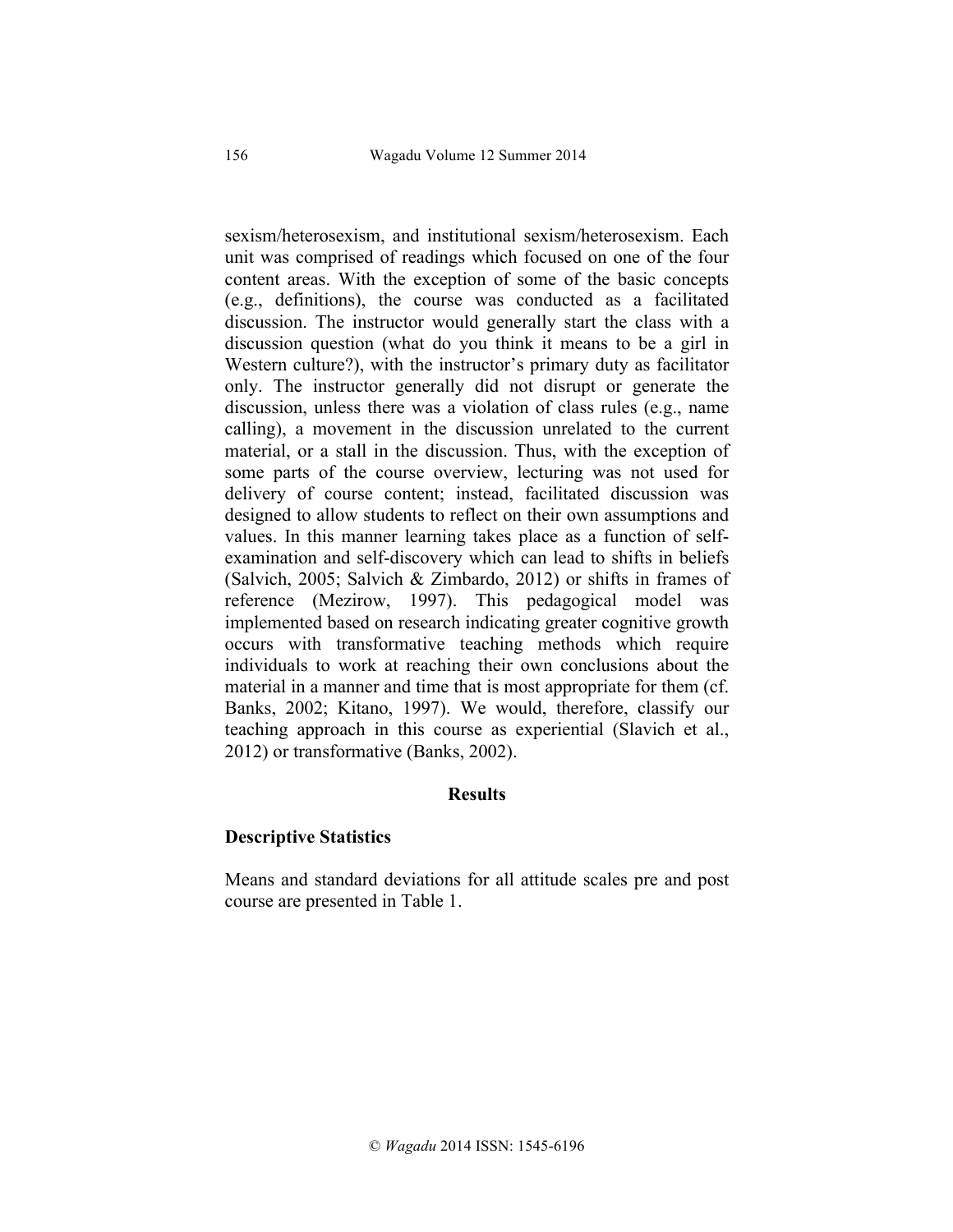|            |           | <b>Target</b><br>$n = 19$ |      | Control<br>$n = 26$ |      |  |
|------------|-----------|---------------------------|------|---------------------|------|--|
|            |           | Pre                       | Post | Pre                 | Post |  |
| <b>ATG</b> | Mean      | 2.21                      | 1.66 | 1.75                | 1.76 |  |
|            | SD        | 1.74                      | 1.52 | 1.62                | 1.57 |  |
| <b>ATL</b> | Mean      | 1.63                      | 1.09 | 1.25                | 1.23 |  |
|            | <b>SD</b> | 1.27                      | .94  | 1.30                | 1.23 |  |
| <b>MSS</b> | Mean      | 2.14                      | 1.20 | 1.98                | 1.92 |  |
|            | <b>SD</b> | .99                       | .71  | .66                 | .78  |  |
| <b>SDO</b> | Mean      | 2.06                      | 1.37 | 1.64                | 1.70 |  |
|            | <b>SD</b> | 1.17                      | .97  | .83                 | .83  |  |
| <b>ATF</b> | Mean      | 1.42                      | 1.21 | 1.55                | 1.44 |  |
|            | SD        | .86                       | .68  | .79                 | .74  |  |

**Table 1.** Means and Standard Deviations of Attitudes Scales for Target and Control Groups Pre and Post Course

*Note*: Lower scores indicate less negative attitudes.

#### **Primary Analyses**

Scores on all attitude assessments were subjected to a Group (target vs. control) X Time (pre vs. post-course) X Gender (male vs. female) repeated measures ANOVA. Results revealed no significant interaction with gender and thus all analyses were collapsed across gender. The primary results were as anticipated; the target group's attitudes towards both gay men and lesbians became less negative after completion of the 15-week course, whereas no changes occurred in these attitudes for the control group during the same time period,  $Fs(1, 41) > 8.27, ps < .02$ ). Similarly, modern sexism scores were less negative after completion of the 15-week course for the target group compared to the control group,  $F(1, 41) = 23.00, p < .001$ ). In addition, although the general topic of oppression was discussed minimally at the beginning of the course, students in the target group experienced a sharp decline in their feelings of social dominance after the completion of the course compared to before the course;

157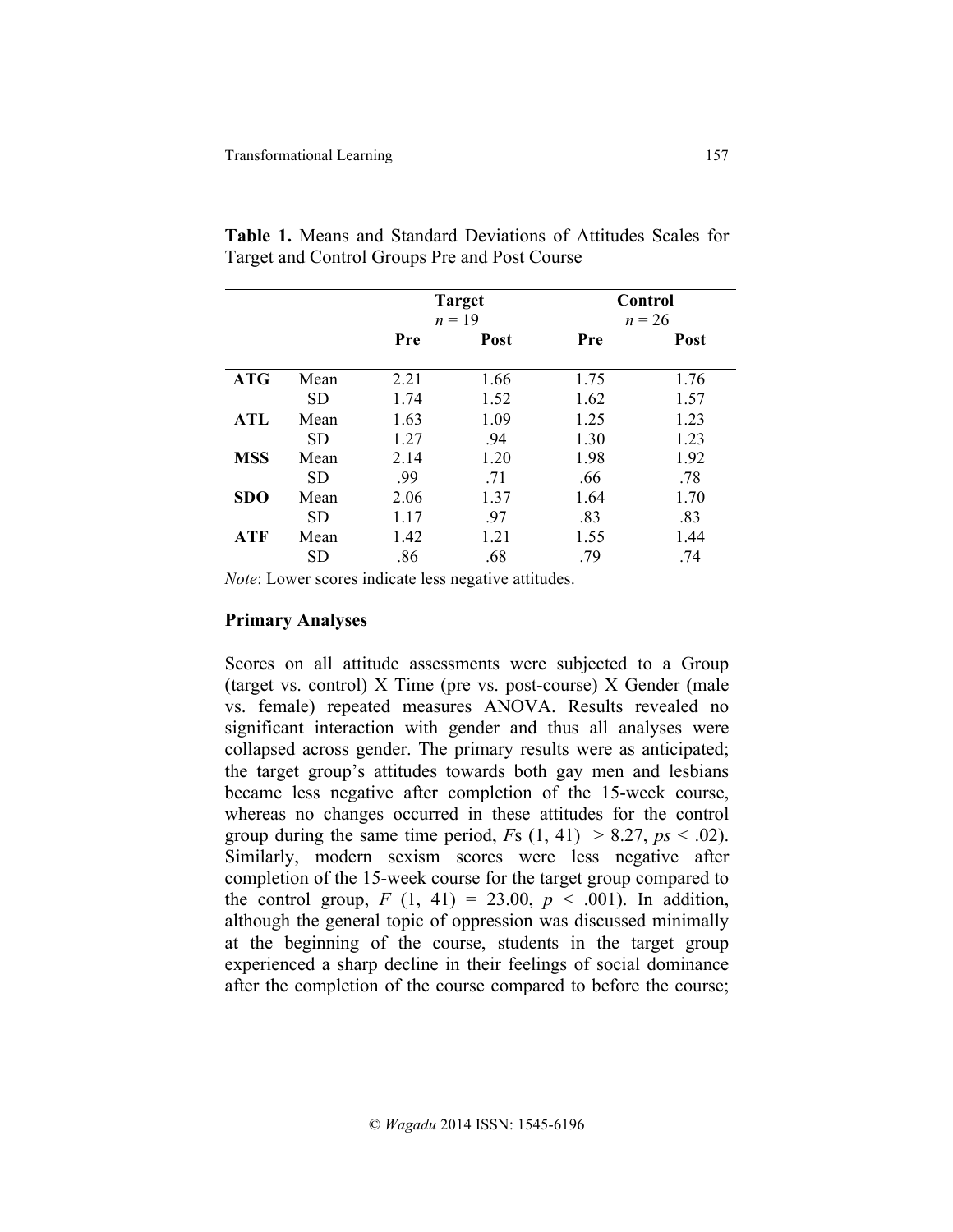no such change in social dominance occurred in the control group  $F(1,41) = 14.86$ ,  $p < .001$ ). Additionally, as predicted, no change in attitudes toward obese people occurred for either group,  $F \leq$ 1.00. Means and change scores for significant findings are presented in Table 2 and change scores are illustrated in Figure 1.

**Table 2.** Target vs. Control Pre and Post Course Attitudes

|            | <b>Target</b><br>$n = 19$ |        |     |                    | Control<br>$n = 26$ |      |                   |     |               |     |
|------------|---------------------------|--------|-----|--------------------|---------------------|------|-------------------|-----|---------------|-----|
|            | Pre                       | Post c |     | $\frac{t}{t}$      | $\boldsymbol{D}$    | Pre  | Post c            |     | $\mathbf{t}$  |     |
| ATG        | 2.21                      | 1.66   |     | .55 3.57 .001      |                     |      | $1.75$ $1.73$ .02 |     | .15           | .88 |
| <b>ATL</b> | 1.63                      |        |     | 1.09 .54 4.53 .001 |                     |      | $1.25$ $1.23$     | .02 | .20           | .84 |
| <b>MSS</b> | 2.14                      | 1.20   |     | $.94$ 6.83         | .001                | 1.98 | 1.92              |     | $.06$ .51     | .61 |
| <b>SDO</b> | 2.06                      | 1.37   | .69 | 4.11               | .001                | 1.64 | 1.70              |     | $-.06-.42.68$ |     |

*Note*: c = change score; Positive change indicates a decline in negative attitude from pre-course assessments; *t* change is calculated via a protected t-test (Fisher, 1935).

**Figure 1.** Target Vs. Control Attitude Change Scores

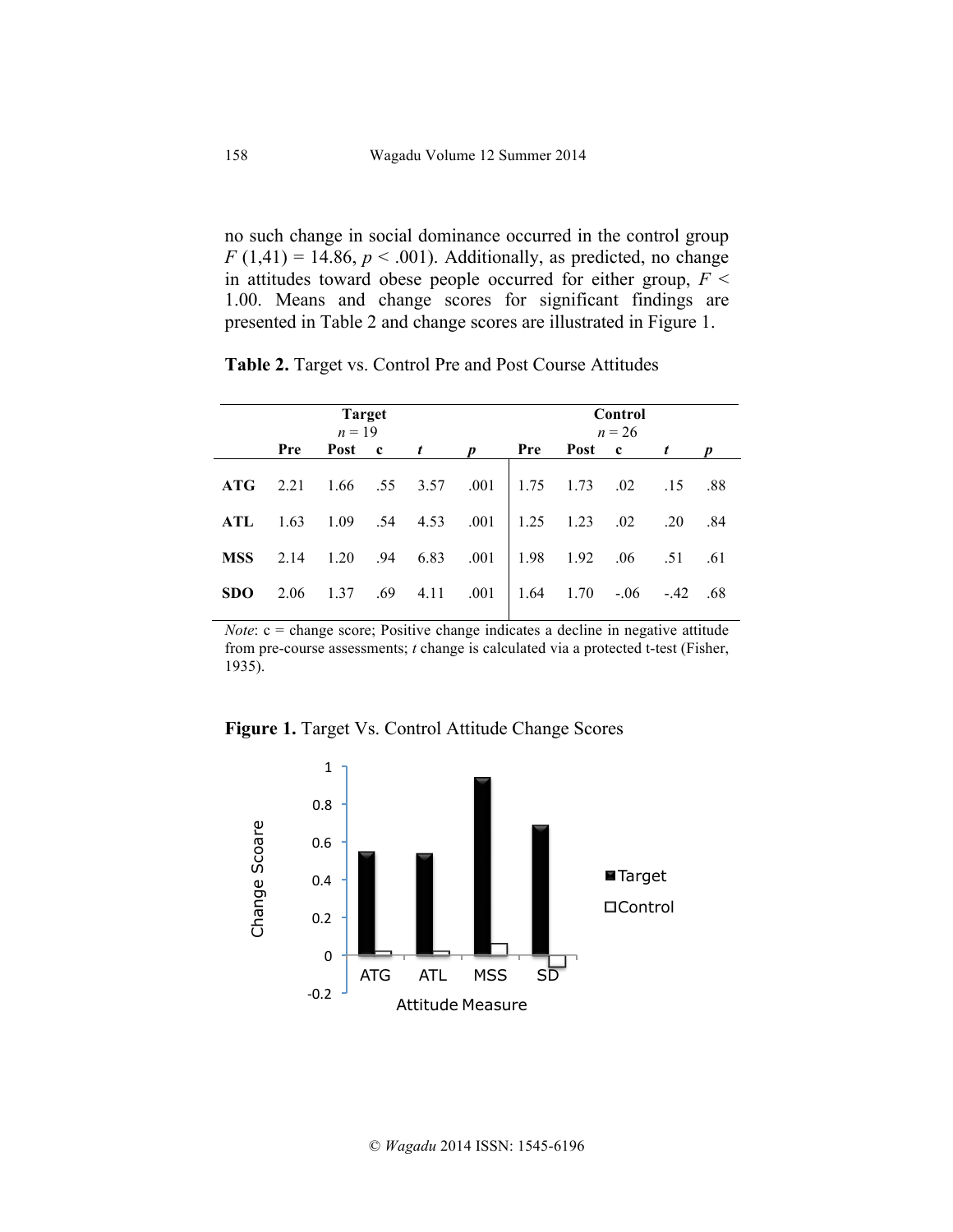# **Qualitative Analysis**

As stated previously, our analysis of student's personal reflections was phenomenological in nature. The primary objective of examining the student personal reflections was to identify the student's highest stage of thought development as they described their journey through the course. We used, as our framework, Perry's (1970) nine stage theory of intellectual and ethical development and Hofer and Pintrich's (1997) revision of Perry's stages. We then developed our own six common stages of thought and awareness development as we believed it related to the current course.

We summarize Perry's (1970) positions as follows:

- Position 1: Students believe there is a correct and incorrect answer to everything.
- Position 2: Students begin to recognize diversity and uncertainty of opinions either because the authority is poorly qualified or is providing them with an exercise to learn the answers for themselves.
- Position 3: Students believe uncertainty and differences in truth; but believe it is because the answers have not been discovered yet by the authority.
- Position 4: Students believe that everyone has a right to their own opinion and also believes that they need to respond to authorities with what they (authorities) want to hear.
- Position 5: Students believe that all values and knowledge have different truths based on the context of the situation.
- Position 6: Students capture the importance of commitment to something within a relativistic world.
- Position 7: Students commit initially to some area.
- Position 8: Students explore the responsibilities of the commitment to a specific area.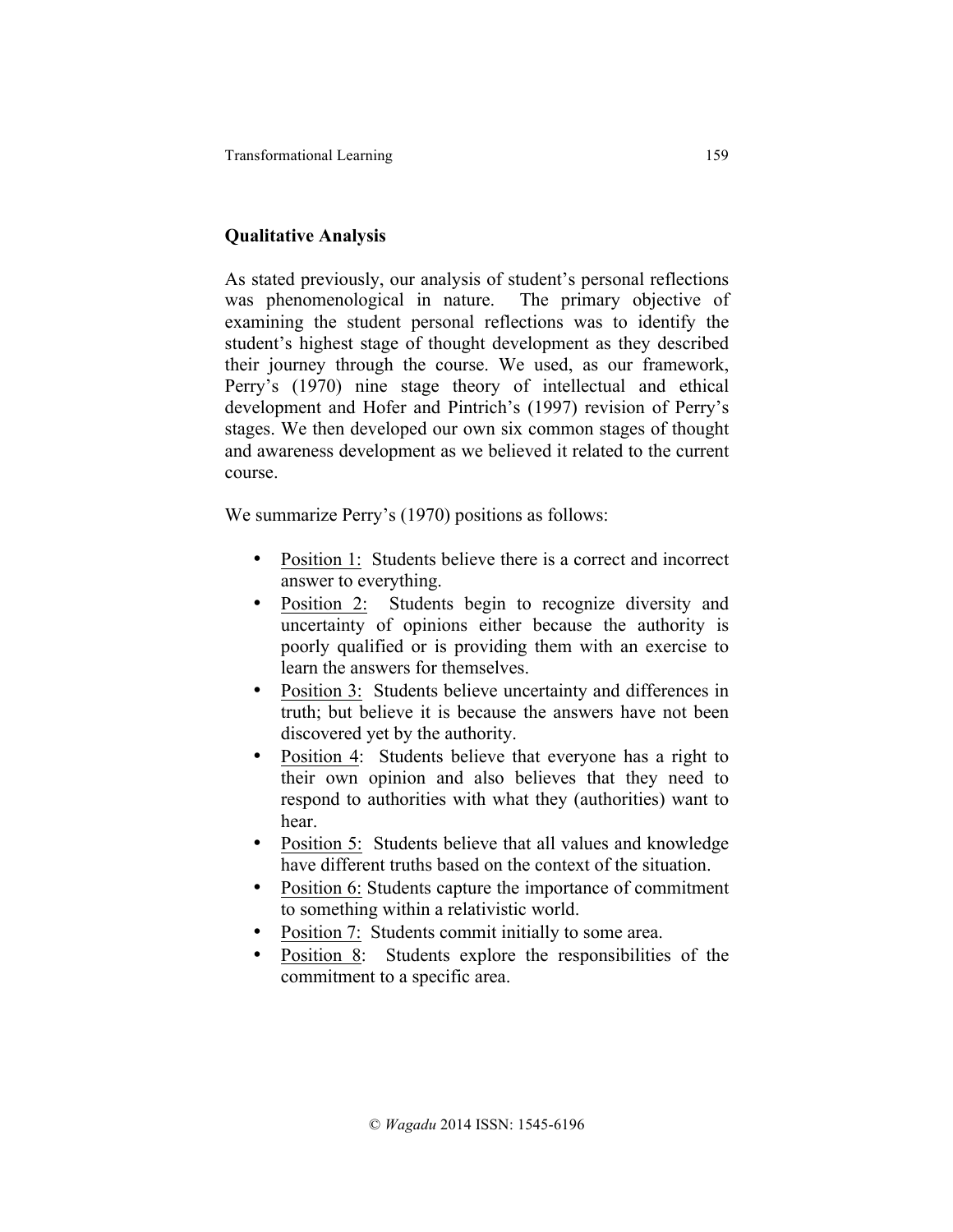• Position 9: Students establish an identity and accept multiple responsibilities and realize their commitment requires continuous adjustment.

From students' personal reflections we identified six stages of thought and awareness development which are consistent with both Perry's (1970), Hofer and Pintrich's (1997) stages. Listed below are the six stages of the students' thought and awareness development (TAD):

- 1. Initial Stage: Students' beliefs are based on conclusions that they have drawn from personal experiences and what they have been told.
- 2. Awareness Stage: Students learn new information, opinions, and perspectives.
- 3. Decision Stage: After learning new information, opinions, and listening to different perspectives:
	- a. Students feel confident in their perspectives and conclusions
	- b. Students are willing to consider new perspectives and draw different conclusions.
- 4. Recognition Stage: Students actively engaging in trying to understand different perspectives and start to recognize when other people are not open-minded or have limited their perspectives to reflect only their experiences.
- 5. Action Stage: Students help other people become aware of new information and perspectives and/or engage in behaviors that are consistent with their own thoughts and values of the recognition stage.
- 6. Continuously Adjusting Stage: Students realize that they will always be adjusting their thinking (in a continuous process) as they seek new information and different perspectives.

All students showed movement from the initial stage. A small number of students (4; 21%) moved only to the awareness stage

160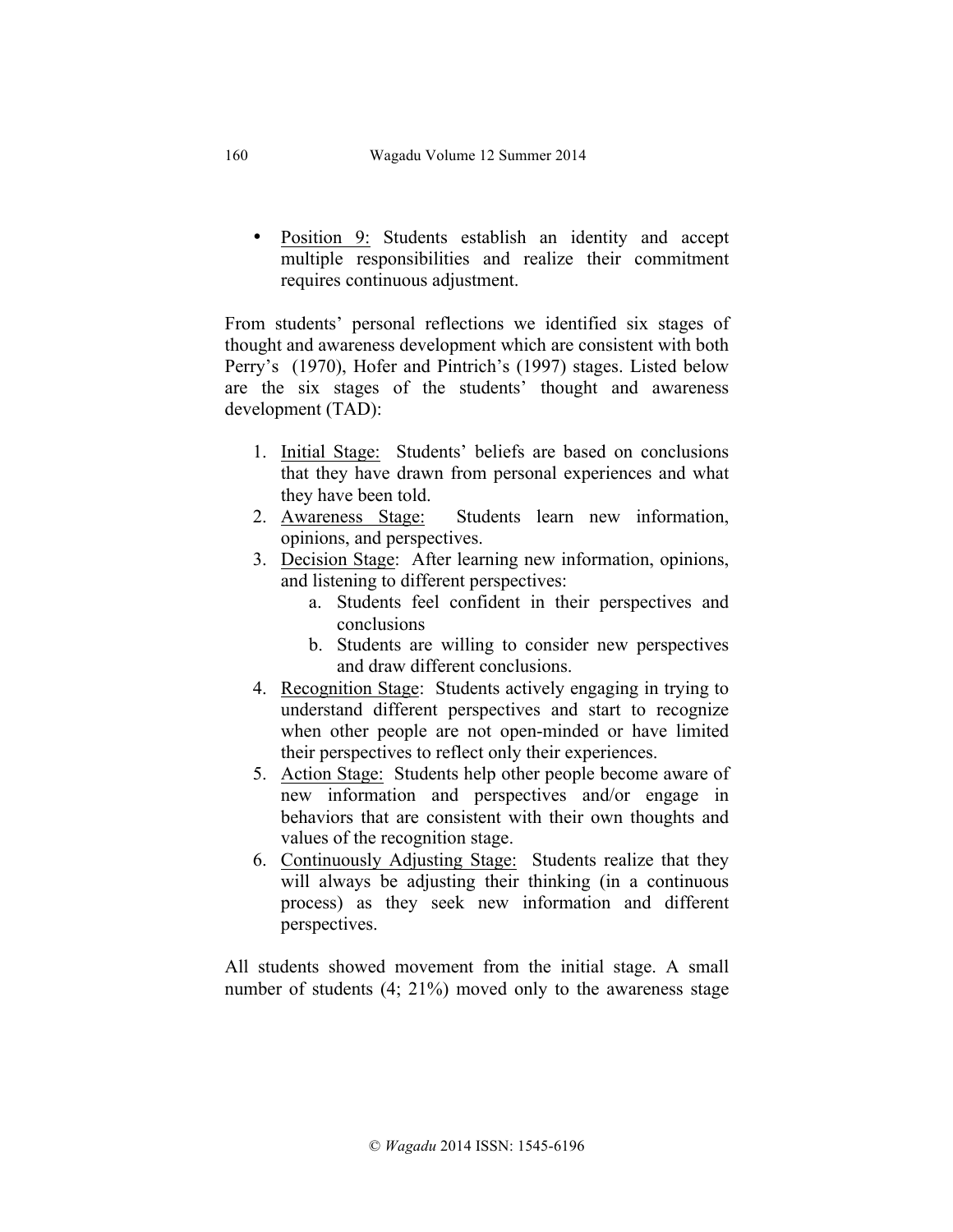while 37% (7) of the students moved to the decision stage and 32% (6) moved to the recognition stage. Surprisingly, two students moved to the action or continuously adjusting stage. In sum, about 80% of the students showed movement past the awareness stage. Stage identification and example quotes for each student's personal reflections are presented in Table 3.

**Table 3.** Student Stages of Thought Development Identified in Reflection Papers

| Reflection     | Highest        | <b>Example Quotes</b>                            |
|----------------|----------------|--------------------------------------------------|
| Paper          | Stage          |                                                  |
| Number         | Identified     |                                                  |
| $\overline{3}$ | $\overline{2}$ | "I had never realized what levels people         |
|                |                | will go to."                                     |
| 11             | $\overline{2}$ | "Usually when I would talk with my friends       |
|                |                | about these issues, it would all go along the    |
|                |                | line of derogatory, disliking<br>same            |
|                |                | statements. Yet when I heard comments            |
|                |                | random strangers, I came<br>from<br>to           |
|                |                | understand the diversity of opinions that        |
|                |                | people held(but) I have formulated my            |
|                |                | own opinions that really haven't changed."       |
| 15             | $\overline{2}$ | "I think my biggest change that I am more        |
|                |                | aware of how people are treated."                |
| 16             | $\overline{2}$ | "When we had the lesson on stereotypes of        |
|                |                | men, women, lesbians, and gays and the           |
|                |                | names given to them  I never really              |
|                |                | noticed how many bad names there was to          |
|                |                | label others."                                   |
| $\mathbf{1}$   | 3a             | "If I had not been an open-minded person         |
|                |                | going into this class, I would probably be       |
|                |                | mush <i>(sic)</i> more open-minded now coming    |
|                |                | out of it."                                      |
| 19             | 3a             | "I think that the topics we discussed in class   |
|                |                | helped me understand and define<br>my            |
|                |                | opinions on certain issues."                     |
| $\overline{2}$ | 3 <sub>b</sub> | "Now that I have taken this class I can look"    |
|                |                | at it differently and realize that the view that |
|                |                | I had before was a stereotype."                  |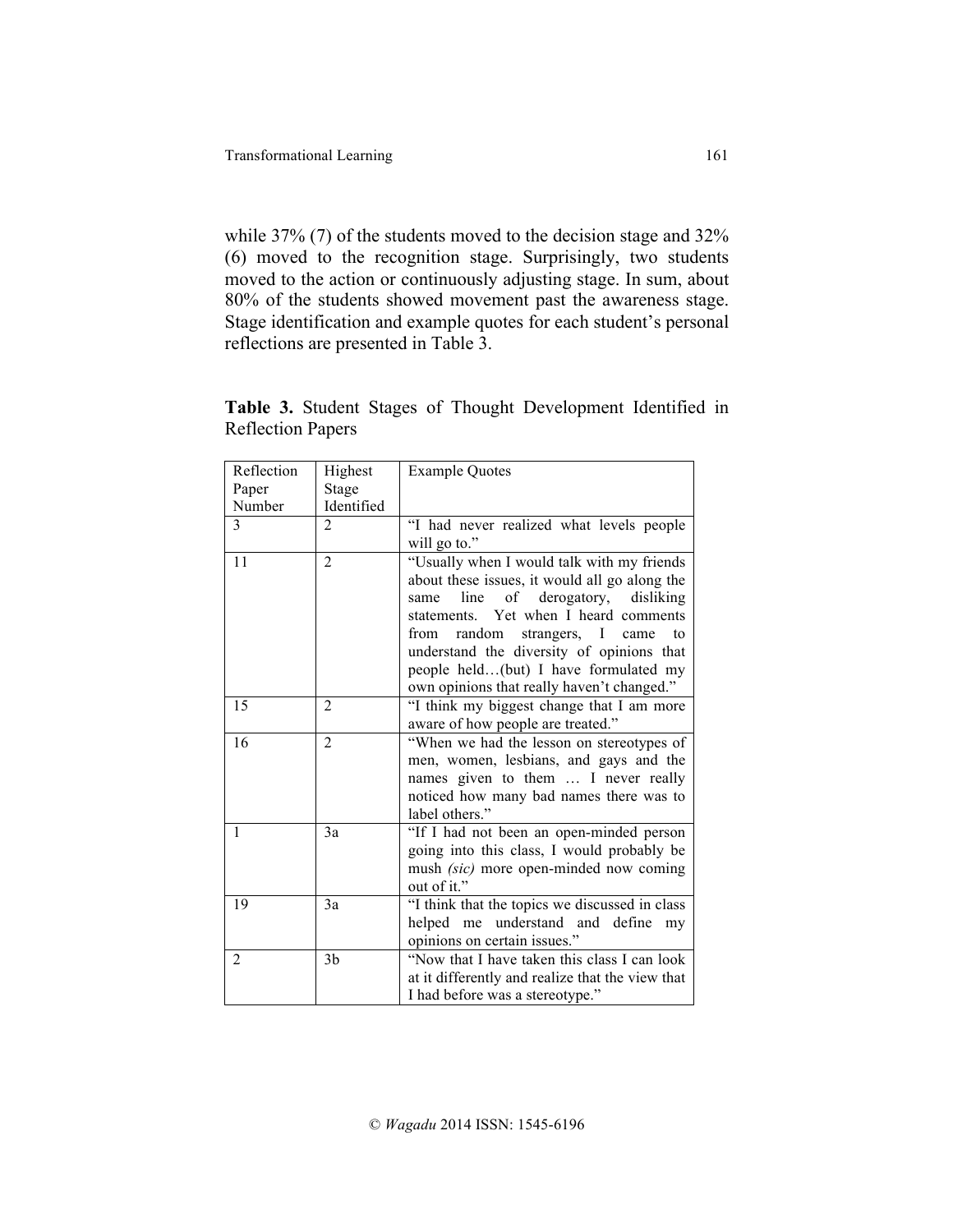| 5  | 3b             | "I didn't really know what that [sexual         |
|----|----------------|-------------------------------------------------|
|    |                | identity] was and I probably would have         |
|    |                | just labeled someone with that as someone       |
|    |                | that is gay, or having trouble admitting it.    |
|    |                | But now I see that it isn't that and there are  |
|    |                | other things that go in to that".               |
| 12 | 3 <sub>b</sub> | "My views on the issues presented in class      |
|    |                | have changed now from the beginning of          |
|    |                | the course."                                    |
| 14 | 3 <sub>b</sub> | "I felt that a lot of the things that the queer |
|    |                | community was doing such as their parades       |
|    |                | and television shows were completely a          |
|    |                | media stunt and nothing else. This was an       |
|    |                | absolutely ridiculous way of thinking and       |
|    |                | just shows how absurd my thought process        |
|    |                | was before taking this class."                  |
| 17 | 3 <sub>b</sub> | "A lot of guys here don't mind referring to     |
|    |                | sexual things when talking to<br>sex or         |
|    |                | They think its (sic) funny and I<br>women.      |
|    |                | used to not mind until I took this class."      |
| 4  | $\overline{4}$ | "Now I have more things to say back, and I      |
|    |                | am more cautious and aware of sexist            |
|    |                | situations".                                    |
| 6  | $\overline{4}$ | "I learned that I discriminate and am trying    |
|    |                | to stop and catch myself before I do it. It's   |
|    |                | hard to change so quickly but this class has    |
|    |                | created a starting point."                      |
| 7  | 4              | "I need to learn about people's pasts and be    |
|    |                | of the fact that everyone is<br>conscious       |
|    |                | different.<br>Also I have learned that some     |
|    |                | people just do not have opinions about gay      |
|    |                | marriage or things that happen in the world     |
|    |                | until<br>it<br>affects<br>them<br>around<br>us  |
|    |                | immediately."                                   |
| 8  | $\overline{4}$ | "I notice when people use the word gay as       |
|    |                | an adjective a lot more then (sic) before. I    |
|    |                | also notice comments that are made that are     |
|    |                | sexist."                                        |
| 10 | 4              | "When I am out hanging out with people,         |
|    |                | and I hear people criticizing others by         |
|    |                | calling them names that are aimed at            |
|    |                | making fun of homosexuals, I take notice."      |
|    |                |                                                 |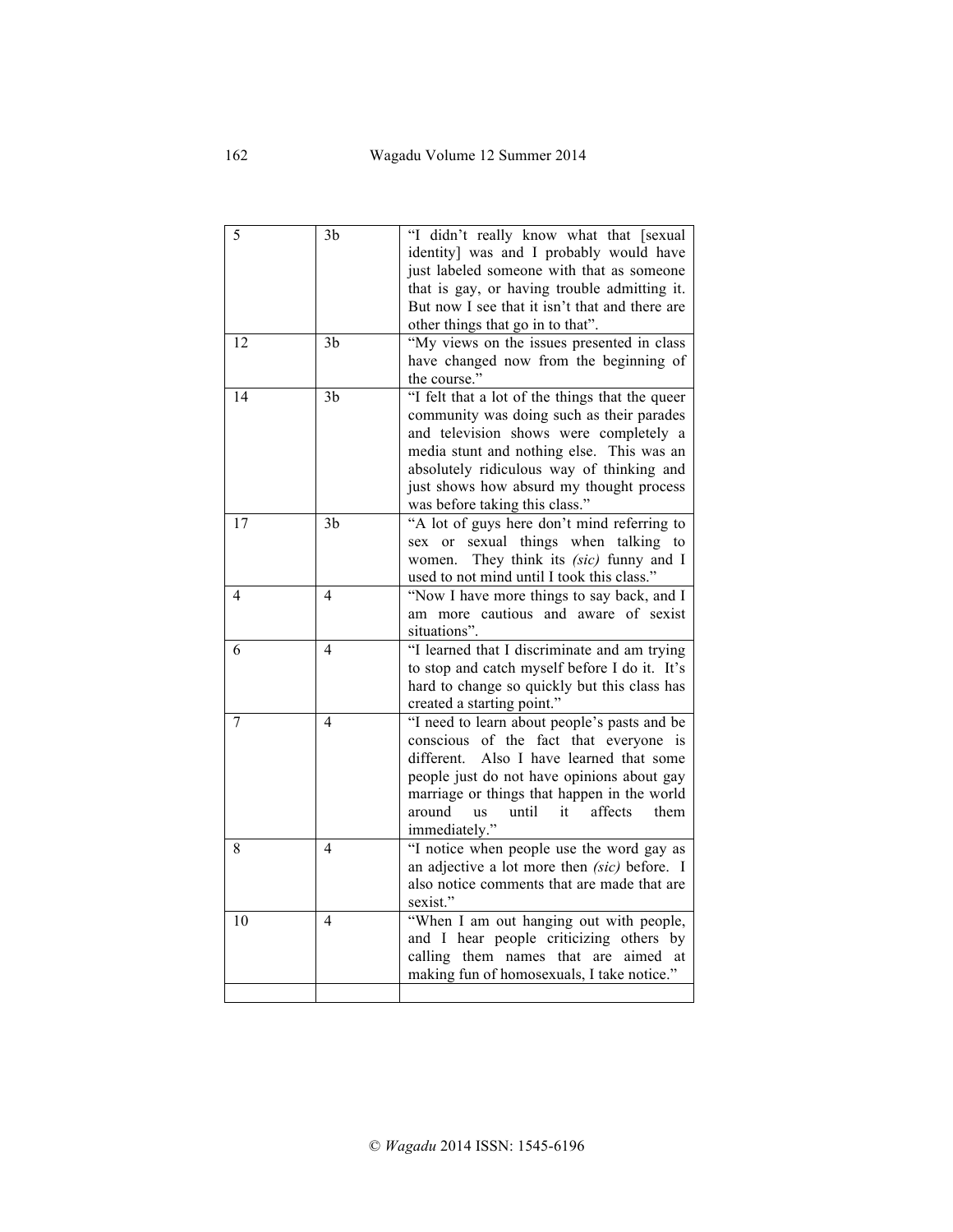| 13 | 4 | "I would like to continue learning about the<br>powers of the norm and more of their<br>effects on society. I hope I can use this<br>knowledge and channel towards something<br>powerful and constructive." |
|----|---|-------------------------------------------------------------------------------------------------------------------------------------------------------------------------------------------------------------|
| 9  | 5 | "Even though I am religious I began to<br>believe strongly in the right<br>for<br>homosexuals to get married. I even began a<br>letter writing campaign to try and sway our<br>representatives."            |
| 18 | 6 | "These ideas and thoughts still have<br>developing to do and maybe will never be<br>complete thoughts as new information and<br>situations always come along to add new<br>aspects."                        |

 We believe these stages represent a transformation of student's thinking process, or, in the least, a development of perspective taking (Gurin et al., 2002). Slavich (2005) describes forms of transformational teaching as an opportunity for teachers to create an environment that promotes life-changing experiences, as well as students' ability to engage in and use knowledge in way that is meaningful for them. Additionally, Rosebrough and Leverett (2011) describe outcomes of transformational teaching to include not only academic learning and thought, but also spiritual and social thought processes. Since the method of our course could be described as experiential (Slavich et al., 2012) or transformative (Banks, 2002) we were not surprised to find that students moved through a series of thought development stages (or perspective taking stages), and we believe students personal reflections about the course provide at least one way of assessing this kind of thought evolution.

#### **Discussion**

This study found a 15-week course, designed to inform students of issues of prejudice and discrimination toward homosexuals and women, led to a significant decreases in students' negative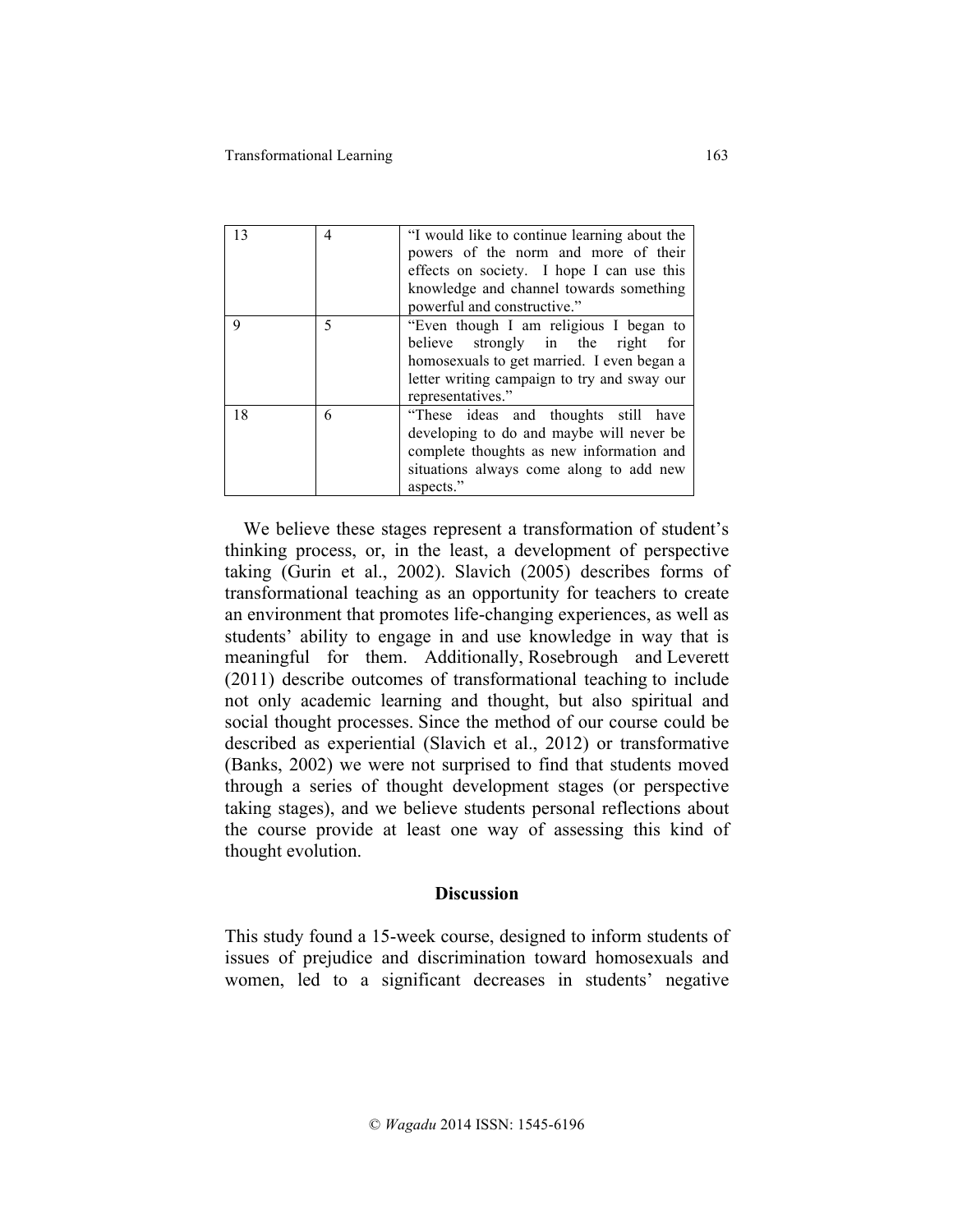attitudes towards lesbians, gay men, and less modern sexist beliefs compared to students in the control group. Interestingly and importantly, there was also a significant decrease in students' scores on social dominance, indicating that student beliefs about their own superiority over other social groups declined. In comparison, students' attitudes toward obese individuals, which were not addressed in the content of the course, did not change - suggesting that current findings are not simply explained by a lessening of biased attitudes, in general, in the target group (i.e., a history or maturation effect).

Our post hoc analysis of student's personal reflections indicated that students developed the ability to consider new perspectives and examined some harmful social norms that they either witnessed or unconsciously demonstrated. It could be reasoned that students' stages of thought development progressed as they learned new information, opinions, and perspectives. Thus, not only do students become less negative toward historically disadvantaged groups, but that they also mature in their thought development much like Perry (1970) found in his earliest work in which he noted that students "experienced the environments as offering…(an) opportunity (p. 50)" to grow. Progressing through different levels of thought early in the college career may provide students with tools by which to maneuver through material that requires a readiness and openness to new and possibly complex ideas (Gurin et al., 2002).

Indeed, students in this study showed evidence of double loop learning in which original assumptions and values were challenged and often amended. Double loop learning theory was devised by Argyris and Schon (1974) for use in organizational decision making. According to Argyris and Schon, double loop learning leads to better organizational decisions and actions by a continued questioning of the underlying rules, processes, and values governing the initial decisions. More recently, educators have used double loop learning theory to illustrate fundamental shifts in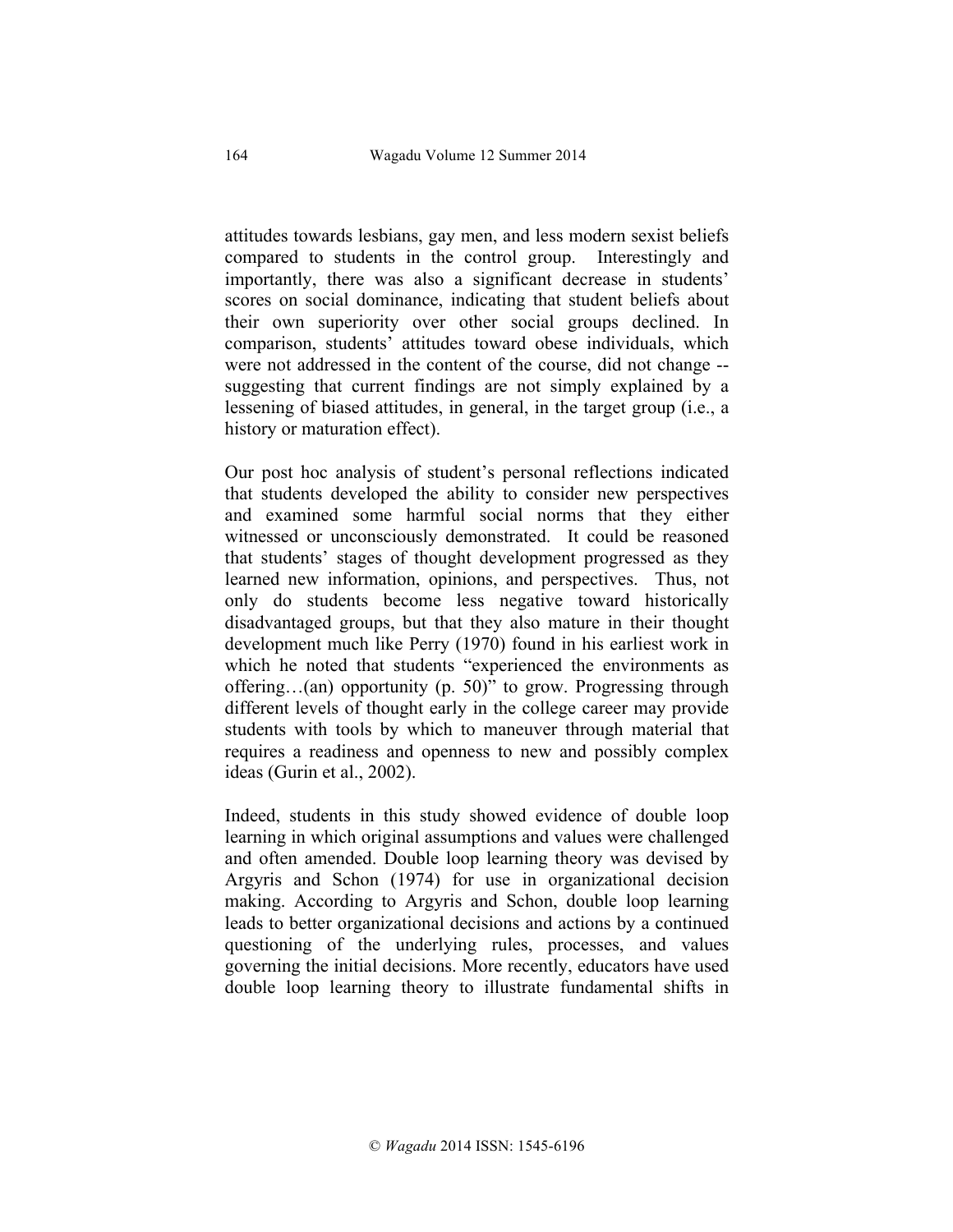thinking, which occur by questioning underlying assumptions and values of a student's initial beliefs (Brockbank and McGill, 2007). Arguably, these types of fundamental shifts in thinking are the foundations for transformational learning (Mezirow, 1997, 2000); that is, they require a critical examination of original assumptions, openness to views of others, and acceptance of new ideas.

This study supports previous studies that have found that curricular offerings which focus on challenging underlying notions of power and privilege can lead to a decline in negative attitudes in the targeted area and extends these findings by showing that these types of courses may also lead to changes in students' thinking and perspective taking. While these changes may not immediately generalize to groups which are not targeted in course content, movement through stages of thought development may provide a foundation for student's continued revision and openness to other views. The notion that initial curricular experiences focusing on specific multicultural content may help students understand their world by broadening their perspectives and evaluating their original assumptions has implications for future research on diversity focused curricular planning. In this time of global community and political discourse regarding the civil rights of social and political minority groups, the current study supports the notion that courses intended to increase students' awareness of prejudice and discrimination of non-dominant social groups can be an effective tool for decreasing students' negative attitudes, social dominance, and may allow students to development more open, reflective, and transformational, modes of thinking.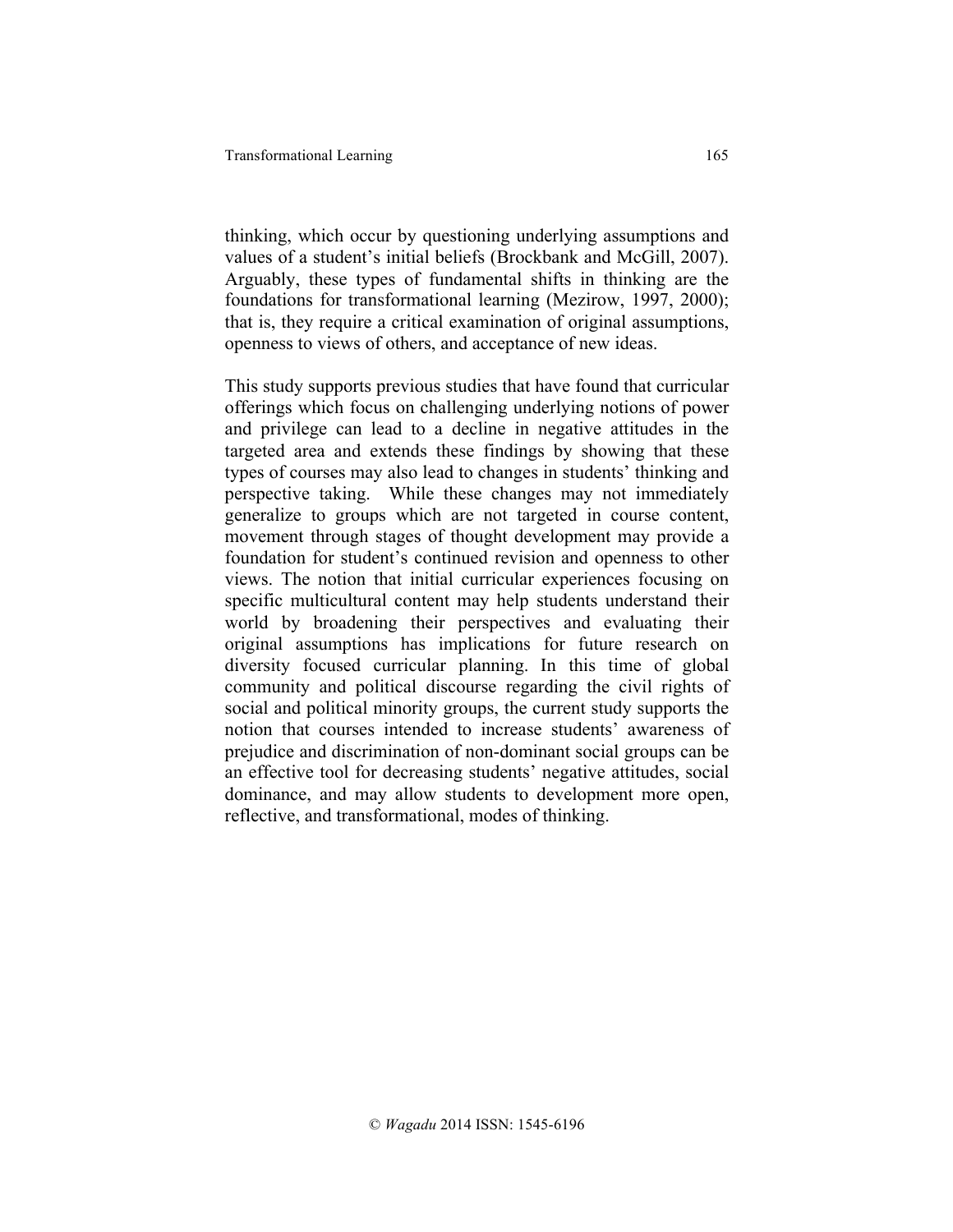#### **References**

- Anderson, C. L. (1981). The effect of a workshop on attitudes of female nursing students toward male homosexuality *Journal of Homosexuality, 7*, 57-69.
- Argyris, C., & Schon, D. (1974). *Theory in practice: Increasing professional effectiveness*.San Francisco: Jossey Bass.
- Banks, J. A. (2002). *An introduction to multicultural education* (3rd ed.). Boston: Allyn and Bacon.
- Brockbank, A., & McGill, I. (2007). *Facilitating reflective learning in higher education* (2<sup>nd</sup> ed.). New York: Open University Press.
- Chng, C.L., & Moore, A. (1991). Can attitudes of college students towards aids and homosexuality be changed in six weeks? The effects of a gay panel. *Health Values, 15(2),* 41-49.
- Crandall, C. (1994). Prejudice against fat people: Ideology and self-interest. *Journal of Personality and Social Psychology, 66*, 882-894.
- Fisher, R. A. (1935). *Design of experiments*. London: Oliver & Boyd.
- Ford, T. E., Grossman, R. W., & Jordan, E. A. (1997). Teaching about unintentional racism in introductory psychology. *Teaching of Psychology*, *24*(3), 186-188.
- Gurin, P., Dey, E. L., Hurtado, S. & Gurin, G. (2002). Diversity in higher education: Theory and impact on educational outcomes. *Harvard Educational Review, 72*(3), 330-366.
- Herek, G. M. (1984). Attitudes toward lesbians and gay men: A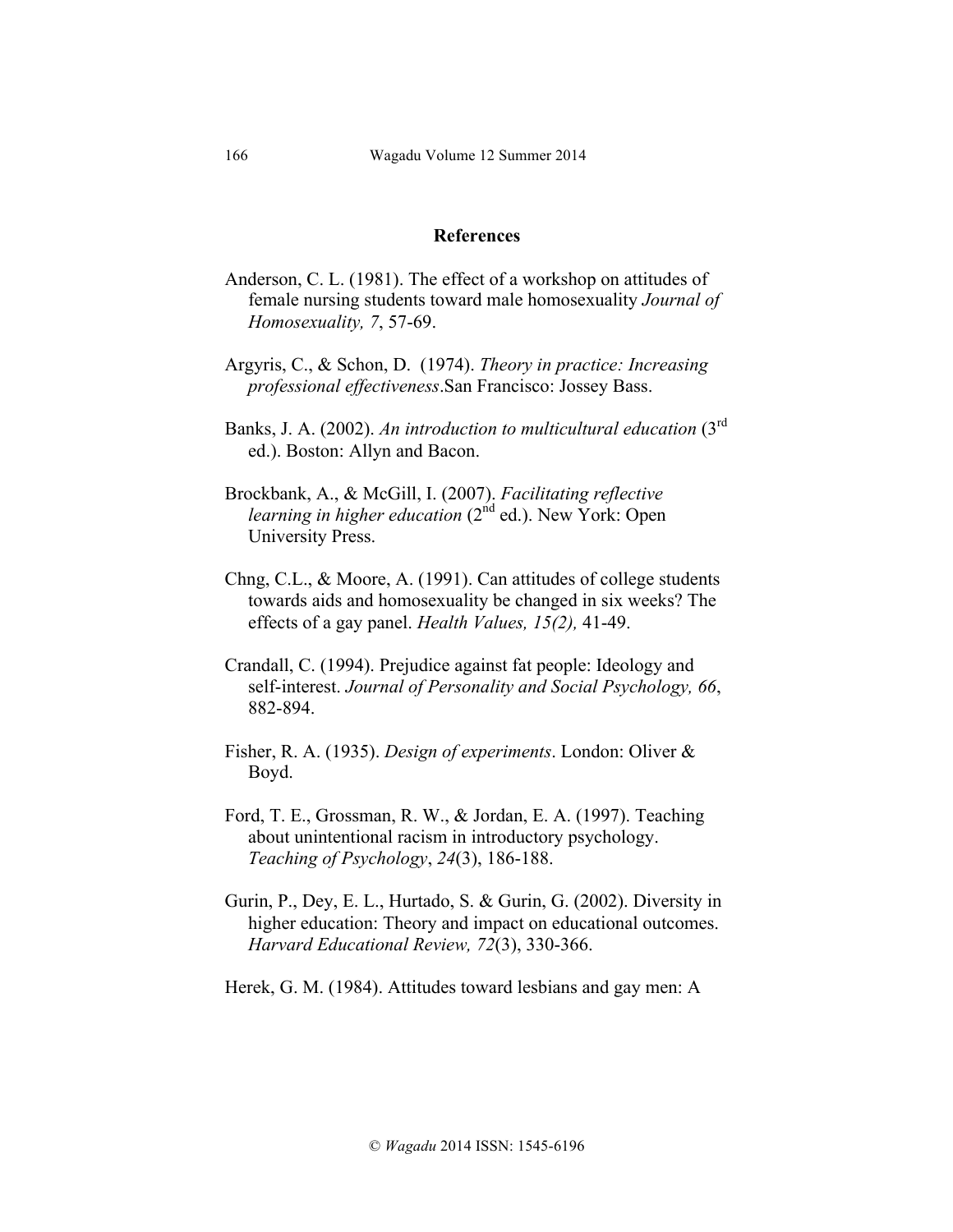factor analytic study. *Journal of Homosexuality, 10*(1-2), 99- 114.

- Herek, G. M. (1988). Heterosexual's attitudes towards lesbians and gay men: Correlates and gender differences. *Journal of Sex Research, 25,* 451-477.
- Hofer, B. K., & Pintrich, P. R. (1997). The development of epistemological theories: Beliefs about knowledge and knowing and their relation to learning. *Review of Educational Research, 67*(1), 88-140.
- Hussey, H. D., Fleck, B. K. B., & Warner, R. M. (2010). Reducing student prejudice in diversity-infused courses psychology classes. *College Teaching, 58,* 85-92.
- Iyriboz, Y., & Carter, J. A. (1986). Attitudes of a southern university human sexuality class toward sexual variance, abortion, and homosexuality. *College Student Journal*, *20*, 89- 93.
- Kitano, M. K. (1997). What a course will look like after multicultural change. In A. I. Morey & M. Kitano (Eds.), *Multicultural course transformation in higher education* (18- 34). Boston: Allyn and Bacon.
- Laird, T. E. N., Engberg, M. E., & Hurtado, S (2005). Modeling accentuation effects: Enrolling in a diversity course and the importance of social engagement. *The Journal of Higher Education*, *76*(4), 448-476.
- LaMar, L. & Kite, M. (1998). Sex differences in attitudes towards gay men and lesbians: A multidimensional perspective. *The Journal of Sex Research, 35*(2), 189-196.

Mahoney, S. L., & Schamber, J. F. (2004). Exploring the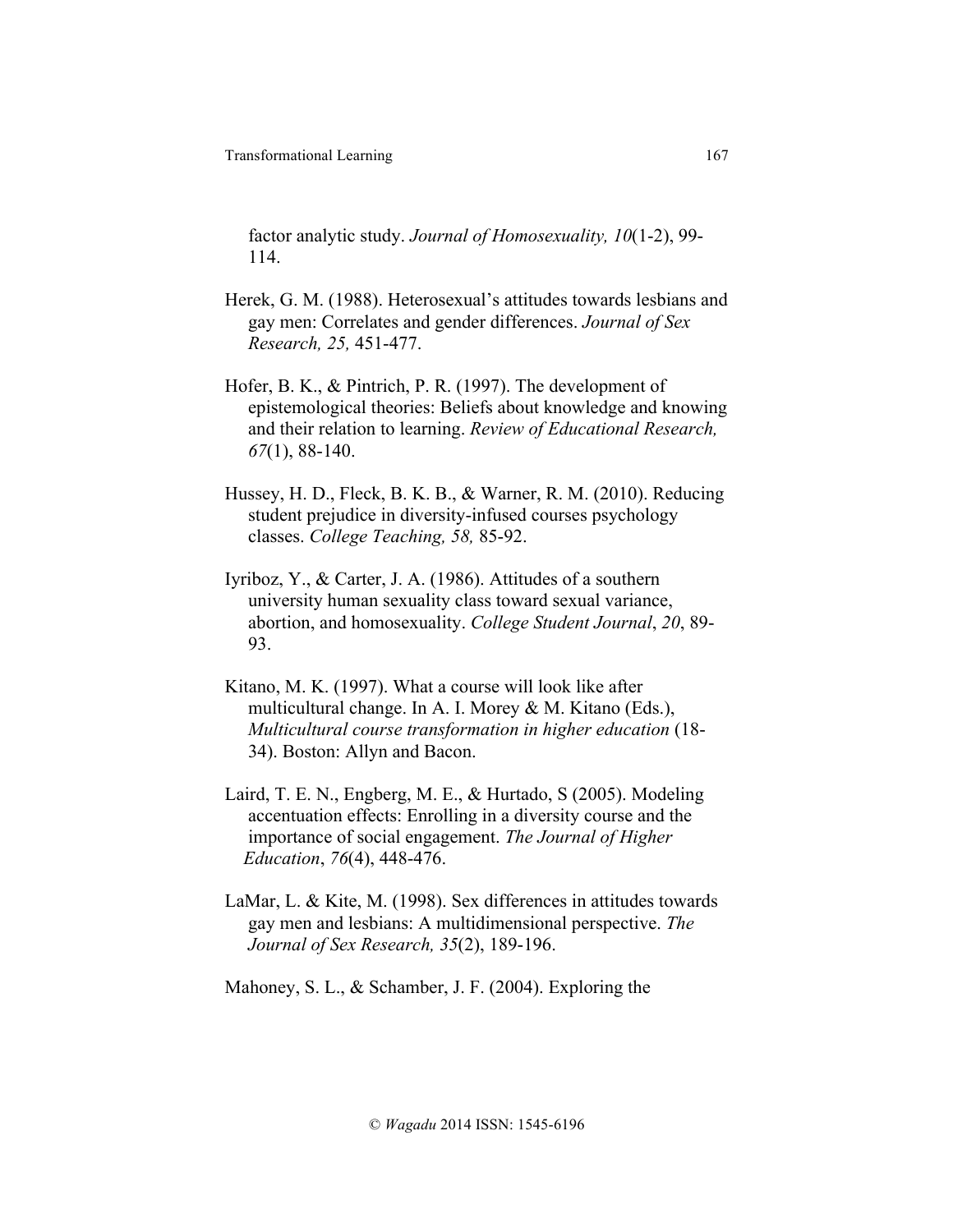application of a developmental model of intercultural sensitivity to a general education curriculum on diversity. *The Journal of General Education*, *53*, 311-334

- Mayo, S. & Larke, P.J. (2011). Multicultural education transformation in higher education: Getting faculty to "buy in". *Journal of Case Studies in Education*, *1*, 1-9.
- Mezirow, J. (1997). Transformative Learning: Theory to Practice. *New Directions for Adult and Continuing Education, 74*, 5–12.
- Mezirow, J. (2000). *Learning as Transformation: Critical Perspectives on a Theory in Progress.* San Francisco: Jossey Bass.
- Nelson, E. S., & Krieger, S. L. (1997). Changes in attitudes toward homosexuality in college students: Implementation of a gay men and lesbian peer panel. *Journal of Homosexuality, 33*, 63- 81.
- Perry, W. G. (1970). *Forms of intellectual and ethical development in the college years: A scheme.* New York: Holt, Rinehart and Winston, Inc.
- Pettijohn, T.F. II, & Walzer, A. S. (2008). Reducing racism, sexism, and homophobia in college students by completing a psychology of prejudice course. *College Student Journal, 42*(2), 459-468.
- Pratto, F., Sidanius, J., Stallworth, L.M., & Malle, B. F. (1994). Social dominance orientation: A personality variable predicting social and political attitudes. *Journal of Personality and Social Psychology, 67*, 741-763.
- Rosebrough, T.R., & Leverett, R.G. (2011). Transformational teaching in the information age: Making why and how we teach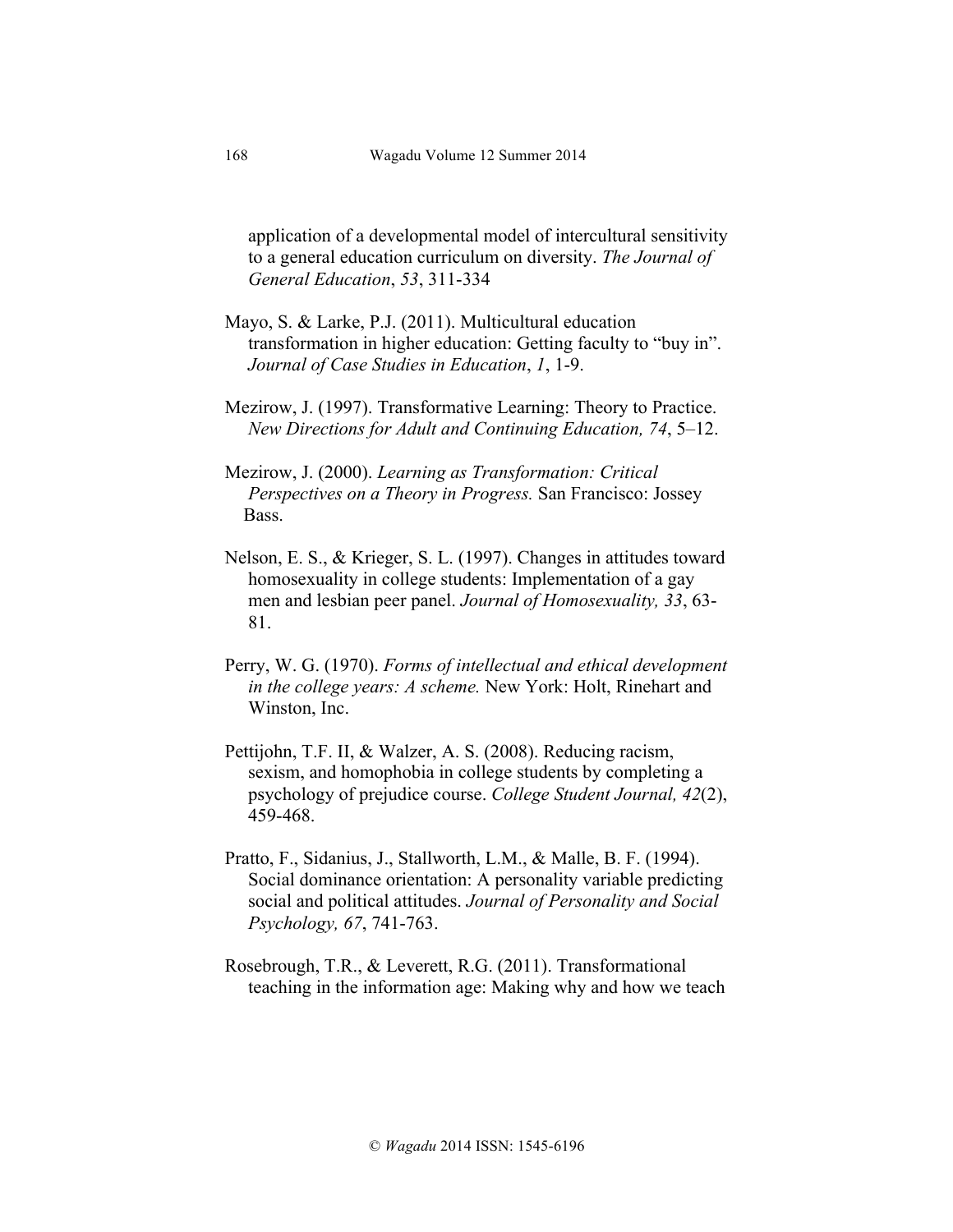relevant to students. Alexandria: Association for Supervision and Curriculum Development.

- Slavich, G. M. (2005). Transformational teaching. *E-xellence in Teaching, 5*. Retrieved from http://www.teachpsych.org/Resources/Documents/ebooks/eit2005.pdf
- Slavich, G. M., & Zimbardo, P. G. (2012). Transformational teaching: Theoretical underpinnings, basic principles, and core methods. *Educational Psychology Review, 24*, 569-608.
- Swim, J. K, Aikin, K. J., Hall, W. S., & Hunter, B. A. (1995). Sexism and racism: Old-fashioned and modern prejudices. *Journal of Personality and Social Psychology*, *68*, 199-214.